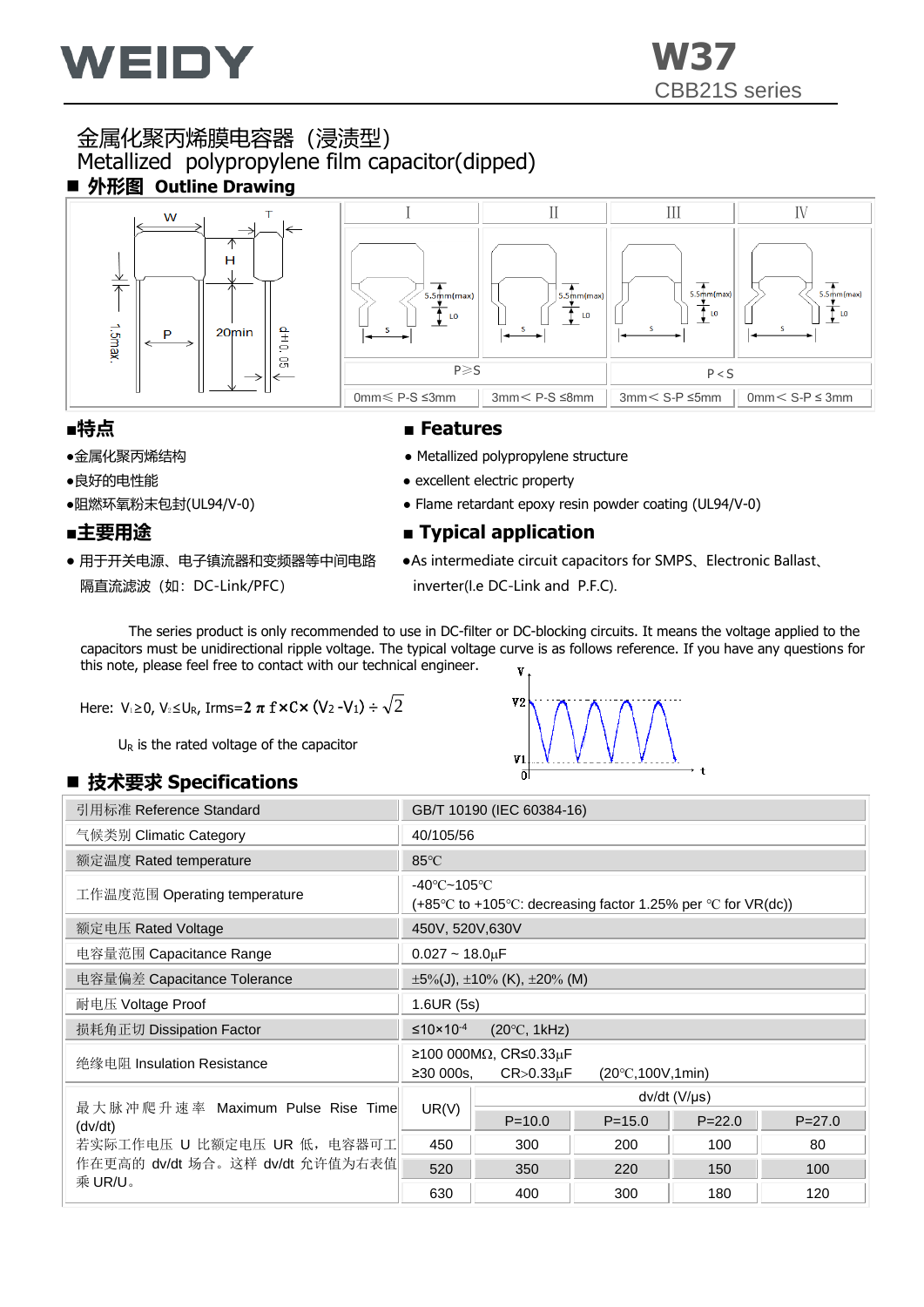

# **产品代码说明 Part number system**

■ 18 位产品代码说明如下:

# **The 18 digits part number is formed as follow:**

| W<br>3<br>7<br>第 1~3位: 型号代码<br>Digit $1$ to $3:$<br>Series code<br>W37=CBB21S<br>$W37 = CBB21S$<br>第 4~5位:<br>直流额定电压<br>Digit 4 to 5: DC rated voltage<br>2S=450V 3T=520V 2J=630V<br>2S=450V 3T=520V 2J=630V<br>第 6~8 位: 标称容量<br>Digit 6 to 8: Rated capacitance<br>举例: $104 = 10 \times 10^4$ PF = 0.1µf<br>第9位:<br>容量偏差<br>Digit 9: Capacitance tolerance<br>$J = \pm 5\%$ , K= $\pm 10\%$ , M= $\pm 20\%$<br>$J = \pm 5\%$ , K= $\pm 10\%$ , M= $\pm 20\%$<br>第10位: 引线脚距<br>Digit 10: Pitch<br>$K=10$ mm $M=15$ mm $P=22$ mm<br>$K=10$ mm M=15mm P=22mm<br>$S = 27$ mm<br>$S = 27$ mm<br>第11位:引线线径<br>Digit 11: Lead Wire diameter<br>$5 = CP 0.5$ mm $6 = CP 0.6$ mm<br>$5 = CP 0.5$ mm $6 = CP 0.6$ mm<br>$7 = CP 0.7$ mm $8 = CP 0.8$ mm<br>7= CP 0.7mm 8= CP 0.8mm<br>$1 = CU 1.0mm$ 9 = $CU 0.8mm$<br>$1 = CU 1.0mm$ 9 = $CU 0.8mm$<br>$2 = CU 0.5mm$ 3 = $CU 0.6mm$<br>$2 = CU 0.5mm$ 3 = $CU 0.6mm$<br>$4 = CU 0.7mm$<br>$4 = CU 0.7$ mm<br>第12位:引线加工和包装代码<br>Digit 12: Lead form and packaging code<br>L= 直脚 K= 引线成型<br>$L =$ straight lead $K =$ Lead kinked<br>T= 弹带包装<br>$T =$ ammo-pack | 2<br>3<br>5<br>6<br>$\overline{4}$<br>7<br>8<br>9 | 10<br>11<br>12 13<br>14<br>15 16 17 18         |
|--------------------------------------------------------------------------------------------------------------------------------------------------------------------------------------------------------------------------------------------------------------------------------------------------------------------------------------------------------------------------------------------------------------------------------------------------------------------------------------------------------------------------------------------------------------------------------------------------------------------------------------------------------------------------------------------------------------------------------------------------------------------------------------------------------------------------------------------------------------------------------------------------------------------------------------------------------------------------------------------------------------------------------------------------------------------------------------------------------|---------------------------------------------------|------------------------------------------------|
|                                                                                                                                                                                                                                                                                                                                                                                                                                                                                                                                                                                                                                                                                                                                                                                                                                                                                                                                                                                                                                                                                                        |                                                   |                                                |
|                                                                                                                                                                                                                                                                                                                                                                                                                                                                                                                                                                                                                                                                                                                                                                                                                                                                                                                                                                                                                                                                                                        |                                                   |                                                |
|                                                                                                                                                                                                                                                                                                                                                                                                                                                                                                                                                                                                                                                                                                                                                                                                                                                                                                                                                                                                                                                                                                        |                                                   |                                                |
|                                                                                                                                                                                                                                                                                                                                                                                                                                                                                                                                                                                                                                                                                                                                                                                                                                                                                                                                                                                                                                                                                                        |                                                   |                                                |
|                                                                                                                                                                                                                                                                                                                                                                                                                                                                                                                                                                                                                                                                                                                                                                                                                                                                                                                                                                                                                                                                                                        |                                                   |                                                |
|                                                                                                                                                                                                                                                                                                                                                                                                                                                                                                                                                                                                                                                                                                                                                                                                                                                                                                                                                                                                                                                                                                        |                                                   |                                                |
|                                                                                                                                                                                                                                                                                                                                                                                                                                                                                                                                                                                                                                                                                                                                                                                                                                                                                                                                                                                                                                                                                                        |                                                   | For example: $104 = 10 \times 10^4$ PF = 0.1µf |
|                                                                                                                                                                                                                                                                                                                                                                                                                                                                                                                                                                                                                                                                                                                                                                                                                                                                                                                                                                                                                                                                                                        |                                                   |                                                |
|                                                                                                                                                                                                                                                                                                                                                                                                                                                                                                                                                                                                                                                                                                                                                                                                                                                                                                                                                                                                                                                                                                        |                                                   |                                                |
|                                                                                                                                                                                                                                                                                                                                                                                                                                                                                                                                                                                                                                                                                                                                                                                                                                                                                                                                                                                                                                                                                                        |                                                   |                                                |
|                                                                                                                                                                                                                                                                                                                                                                                                                                                                                                                                                                                                                                                                                                                                                                                                                                                                                                                                                                                                                                                                                                        |                                                   |                                                |
|                                                                                                                                                                                                                                                                                                                                                                                                                                                                                                                                                                                                                                                                                                                                                                                                                                                                                                                                                                                                                                                                                                        |                                                   |                                                |
|                                                                                                                                                                                                                                                                                                                                                                                                                                                                                                                                                                                                                                                                                                                                                                                                                                                                                                                                                                                                                                                                                                        |                                                   |                                                |
|                                                                                                                                                                                                                                                                                                                                                                                                                                                                                                                                                                                                                                                                                                                                                                                                                                                                                                                                                                                                                                                                                                        |                                                   |                                                |
|                                                                                                                                                                                                                                                                                                                                                                                                                                                                                                                                                                                                                                                                                                                                                                                                                                                                                                                                                                                                                                                                                                        |                                                   |                                                |
|                                                                                                                                                                                                                                                                                                                                                                                                                                                                                                                                                                                                                                                                                                                                                                                                                                                                                                                                                                                                                                                                                                        |                                                   |                                                |
|                                                                                                                                                                                                                                                                                                                                                                                                                                                                                                                                                                                                                                                                                                                                                                                                                                                                                                                                                                                                                                                                                                        |                                                   |                                                |
|                                                                                                                                                                                                                                                                                                                                                                                                                                                                                                                                                                                                                                                                                                                                                                                                                                                                                                                                                                                                                                                                                                        |                                                   |                                                |
|                                                                                                                                                                                                                                                                                                                                                                                                                                                                                                                                                                                                                                                                                                                                                                                                                                                                                                                                                                                                                                                                                                        |                                                   |                                                |
| 第 13~18位: 内部特征码<br>Digit 13 to 18: Internal use                                                                                                                                                                                                                                                                                                                                                                                                                                                                                                                                                                                                                                                                                                                                                                                                                                                                                                                                                                                                                                                        |                                                   |                                                |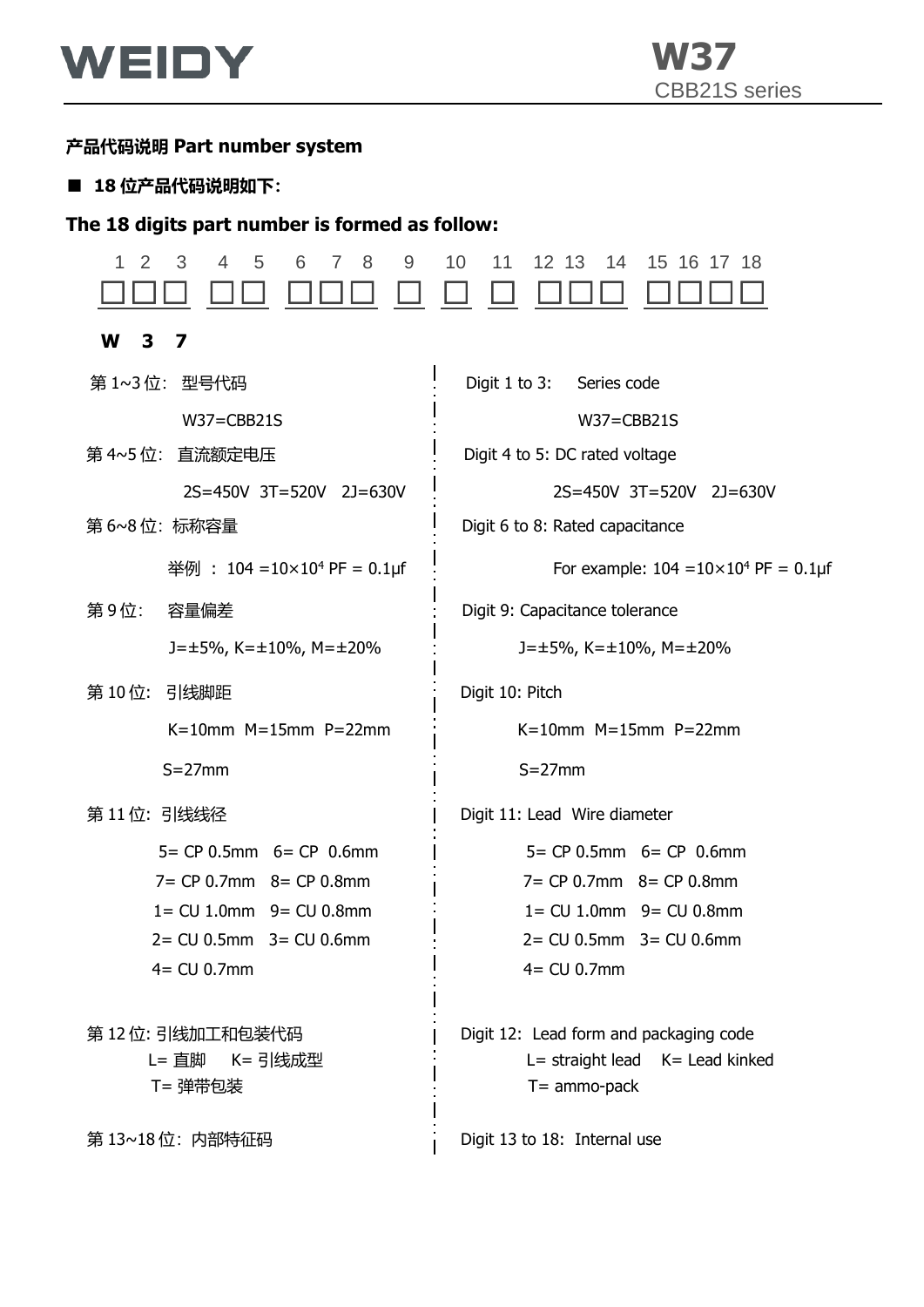# ■ **外形尺寸 Dimensions (mm)**

|           |        |      | <b>450Vdc</b> |      |     |                    | 520Vdc    |        |      |      |      |     |                     |
|-----------|--------|------|---------------|------|-----|--------------------|-----------|--------|------|------|------|-----|---------------------|
| Cn        | W      | H.   | Τ             | P    | d   | Part number        | Cn        | W      | H.   | Τ    | P    | d   | Part number         |
| $(\mu F)$ | max    | max  | max           |      |     |                    | $(\mu F)$ | max    | max  | max  |      |     |                     |
| 0.047     | 12.5   | 7.7  | 4.1           | 10.0 | 0.6 | W372S473-K6******* | 0.039     | 12.5   | 7.8  | 4.1  | 10.0 | 0.6 | W373T393-K6*******  |
| 0.056     | 12.5   | 7.9  | 4.3           | 10.0 | 0.6 | W372S563-K6******* | 0.047     | 12.5   | 8.0  | 4.4  | 10.0 | 0.6 | W373T473-K6*******  |
| 0.068     | 12.5   | 8.8  | 4.4           | 10.0 | 0.6 | W372S683-K6******* | 0.056     | 12.5   | 8.8  | 4.4  | 10.0 | 0.6 | W373T563-K6*******  |
| 0.082     | 12.5   | 9.1  | 4.7           | 10.0 | 0.6 | W372S823-K6******* | 0.068     | 12.5   | 9.2  | 4.7  | 10.0 | 0.6 | W373T683-K6*******  |
| 0.10      | 12.5   | 9.5  | 5.3           | 10.0 | 0.6 | W372S104-K6******* | 0.082     | 12.5   | 9.5  | 5.1  | 10.0 | 0.6 | W373T823-K6*******  |
| 0.12      | 12.5   | 10.4 | 5.5           | 10.0 | 0.6 | W372S124-K6******* | 0.1       | 12.5   | 10.5 | 5.6  | 10.0 | 0.6 | W373T104-K6*******  |
| 0.15      | 12.5   | 10.9 | 6.0           | 10.0 | 0.6 | W372S154-K6******* | 0.12      | 12.5   | 10.9 | 6.0  | 10.0 | 0.6 | W373T124-K6*******  |
| 0.18      | 12.5   | 11.4 | 6.4           | 10.0 | 0.6 | W372S184-K6******* | 0.15      | 12.5   | 11.5 | 6.6  | 10.0 | 0.6 | W373T154-K6*******  |
| 0.15      | 17.5   | 9.7  | 5.1           | 15.0 | 0.6 | W372S154-M6******* | 0.18      | 12.5   | 12.0 | 7.1  | 10.0 | 0.6 | W373T184-K6*******  |
| 0.18      | 17.5   | 10.6 | 5.2           | 15.0 | 0.6 | W372S184-M6******* | 0.1       | 17.5   | 9.4  | 4.8  | 15.0 | 0.6 | W373T104-M6*******  |
| 0.22      | 17.5   | 11.0 | 5.6           | 15.0 | 0.6 | W372S224-M6******* | 0.12      | 17.5   | 9.7  | 5.1  | 15.0 | 0.6 | W373T124-M6*******  |
| 0.27      | 17.5   | 11.5 | 6.0           | 15.0 | 0.6 | W372S274-M6******* | 0.15      | 17.5   | 10.1 | 5.5  | 15.0 | 0.6 | W373T154-M6*******  |
| 0.33      | 17.5   | 12.0 | 6.6           | 15.0 | 0.6 | W372S334-M6******* | 0.18      | 17.5   | 10.5 | 5.9  | 15.0 | 0.6 | W373T184-M6*******  |
| 0.39      | 17.5   | 12.5 | 7.1           | 15.0 | 0.6 | W372S394-M6******* | 0.22      | 17.5   | 11.0 | 6.4  | 15.0 | 0.6 | W373T224-M6*******  |
| 0.47      | 17.5   | 14.6 | 7.1           | 15.0 | 0.6 | W372S474-M6******* | 0.27      | 17.5   | 12.1 | 6.6  | 15.0 | 0.6 | W373T274-M6*******  |
| 0.56      | 17.5   | 15.2 | 7.7           | 15.0 | 0.8 | W372S564-M8******* | 0.33      | 17.5   | 12.6 | 7.2  | 15.0 | 0.6 | W373T334-M6*******  |
| 0.68      | 17.5   | 15.9 | 8.5           | 15.0 | 0.8 | W372S684-M8******* | 0.39      | 17.5   | 14.7 | 7.2  | 15.0 | 0.6 | W373T394-M6*******  |
| 0.82      | 17.5   | 16.8 | 9.3           | 15.0 | 0.8 | W372S824-M8******* | 0.47      | 17.5   | 15.4 | 7.9  | 15.0 | 0.8 | W373T474-M8*******  |
| 1.0       | 17.5   | 17.7 | 10.7          | 15.0 | 0.8 | W372S105-M8******* | 0.56      | 17.5   | 16.1 | 8.6  | 15.0 | 0.8 | W373T564-M8*******  |
| 1.2       | 17.5   | 18.7 | 11.7          | 15.0 | 0.8 | W372S125-M8******* | 0.68      | 17.5   | 16.9 | 9.4  | 15.0 | 0.8 | W373T684-M8*******  |
| 0.27      | 25.0   | 10.4 | 5.0           | 22.0 | 0.6 | W372S274-P6******* | 0.82      | 17.5   | 17.8 | 10.3 | 15.0 | 0.8 | W373T824-M8*******  |
| 0.33      | 25.0   | 10.8 | 5.4           | 22.0 | 0.6 | W372S334-P6******* | 1.0       | 17.5   | 18.9 | 11.9 | 15.0 | 0.8 | W373T105-M8*******  |
| 0.39      | 25.0   | 11.2 | 5.7           | 22.0 | 0.6 | W372S394-P6******* | 0.33      | 25.0   | 11.3 | 5.9  | 22.0 | 0.6 | W373T334-P6*******  |
| 0.47      | 25.0   | 11.6 | 6.2           | 22.0 | 0.6 | W372S474-P6******* | 0.39      | 25.0   | 11.7 | 6.3  | 22.0 | 0.6 | W373T394-P6*******  |
| 0.56      | 25.0   | 13.6 | 6.2           | 22.0 | 0.6 | W372S564-P6******* | 0.47      | 25.0   | 13.8 | 6.3  | 22.0 | 0.6 | W373T474-P6*******  |
| 0.68      | 25.0   | 14.2 | 6.7           | 22.0 | 0.6 | W372S684-P6******* | 0.56      | 25.0   | 14.3 | 6.8  | 22.0 | 0.6 | W373T564-P6*******  |
| 0.82      | 25.0   | 15.9 | 6.8           | 22.0 | 0.6 | W372S824-P6******* | 0.68      | 25.0   | 16.0 | 6.9  | 22.0 | 0.6 | W373T684-P6*******  |
| 1.0       | 25.0   | 16.5 | 8.0           | 22.0 | 0.8 | W372S105-P8******* | 0.82      | 25.0   | 16.6 | 7.6  | 22.0 | 0.8 | W373T824-P8*******  |
| 1.2       | 25.0   | 17.3 | 8.7           | 22.0 | 0.8 | W372S125-P8******* | 1.0       | 25.0   | 17.4 | 8.9  | 22.0 | 0.8 | W373T105-P8*******  |
| 1.5       | 25.0   | 18.2 | 9.7           | 22.0 | 0.8 | W372S155-P8******* | 1.2       | 25.0   | 18.2 | 9.7  | 22.0 | 0.8 | W373T125-P8*******  |
| 1.8       | 25.0   | 19.1 | 10.6          | 22.0 | 0.8 | W372S185-P8******* | 1.5       | 25.0   | 20.3 | 10.2 | 22.0 | 0.8 | W373T155-P8*******  |
| 2.2       | 25.0   | 20.2 | 11.7          | 22.0 | 0.8 | W372S225-P8******* | 1.8       | 25.0   | 21.3 | 11.2 | 22.0 | 0.8 | W373T185-P8*******  |
| 2.7       | 25.0   | 21.5 | 12.9          | 22.0 | 0.8 | W372S275-P8******* | 2.2       | 25.0   | 22.5 | 12.4 | 22.0 | 0.8 | W373T225-P8*******  |
| 0.68      | 30.0   | 13.5 | 6.0           | 27.0 | 0.6 | W372S684-S6******* | 0.47      | 30.0   | 11.6 | 6.2  | 27.0 | 0.6 | W373T474-S6*******  |
| 0.82      | $30.0$ | 14.0 | 6.6           | 27.0 | 0.6 | W372S824-S6******* | 0.56      | $30.0$ | 12.1 | 6.6  | 27.0 | 0.6 | W373T564-S6******** |
| 1.0       | 30.0   | 14.7 | 7.7           | 27.0 | 0.8 | W372S105-S8******* | 0.68      | 30.0   | 12.6 | 7.2  | 27.0 | 0.6 | W373T684-S6*******  |
| 1.2       | 30.0   | 16.4 | 7.8           | 27.0 | 0.8 | W372S125-S8******* | 0.82      | 30.0   | 13.8 | 7.8  | 27.0 | 0.8 | W373T824-S8*******  |
| $1.5\,$   | 30.0   | 17.2 | 8.7           | 27.0 | 0.8 | W372S155-S8******* | 1.0       | 30.0   | 14.5 | 9.1  | 27.0 | 0.8 | W373T105-S8*******  |
| 1.8       | 30.0   | 18.0 | 9.4           | 27.0 | 0.8 | W372S185-S8******* | 1.2       | 30.0   | 16.2 | 9.2  | 27.0 | 0.8 | W373T125-S8*******  |
| 2.2       | 30.0   | 20.0 | 9.8           | 27.0 | 0.8 | W372S225-S8******* | 1.5       | 30.0   | 17.2 | 10.2 | 27.0 | 0.8 | W373T155-S8*******  |
| 2.7       | 30.0   | 23.2 | 9.9           | 27.0 | 0.8 | W372S275-S8******* | 1.8       | 30.0   | 19.0 | 10.5 | 27.0 | 0.8 | W373T185-S8*******  |
| 3.3       | 30.0   | 24.3 | 11.0          | 27.0 | 0.8 | W372S335-S8******* | 2.2       | 30.0   | 21.1 | 11.0 | 27.0 | 0.8 | W373T225-S8*******  |
| 3.9       | 30.0   | 25.3 | 12.0          | 27.0 | 0.8 | W372S395-S8******* | 2.7       | 30.0   | 24.4 | 11.1 | 27.0 | 0.8 | W373T275-S8*******  |
| 4.7       | 30.0   | 26.6 | 13.3          | 27.0 | 0.8 | W372S475-S8******* | 3.3       | 30.0   | 25.6 | 12.4 | 27.0 | 0.8 | W373T335-S8*******  |
| 5.6       | 30.0   | 28.0 | 14.7          | 27.0 | 0.8 | W372S565-S8******* | 3.9       | 30.0   | 26.8 | 13.6 | 27.0 | 0.8 | W373T395-S8*******  |
| 6.8       | 30.0   | 29.6 | 16.4          | 27.0 | 0.8 | W372S685-S8******* | 4.7       | 30.0   | 28.3 | 15.0 | 27.0 | 0.8 | W373T475-S8*******  |
| 8.2       | 30.0   | 31.4 | 18.2          | 27.0 | 0.8 | W372S825-S8******* | 5.6       | 30.0   | 29.8 | 16.6 | 27.0 | 0.8 | W373T565-S8*******  |
| 10.0      | 30.0   | 33.5 | 20.3          | 27.0 | 0.8 | W372S106-S8******* | 6.8       | 30.0   | 31.7 | 18.4 | 27.0 | 0.8 | W373T685-S8*******  |
|           |        |      |               |      |     |                    | 8.2       | 30.0   | 33.7 | 20.5 | 27.0 | 0.8 | W373T825-S8*******  |

备注:1. "-" 表示容量偏差。"-" =capacitance tolerance code, M=±20%,K=±10%,J=±5%

2. 第 12 位表示引线加工和包装代码, L= 直脚 straight lead K= 引线成型 Lead kinked T= 弹带包装 ammo-pack